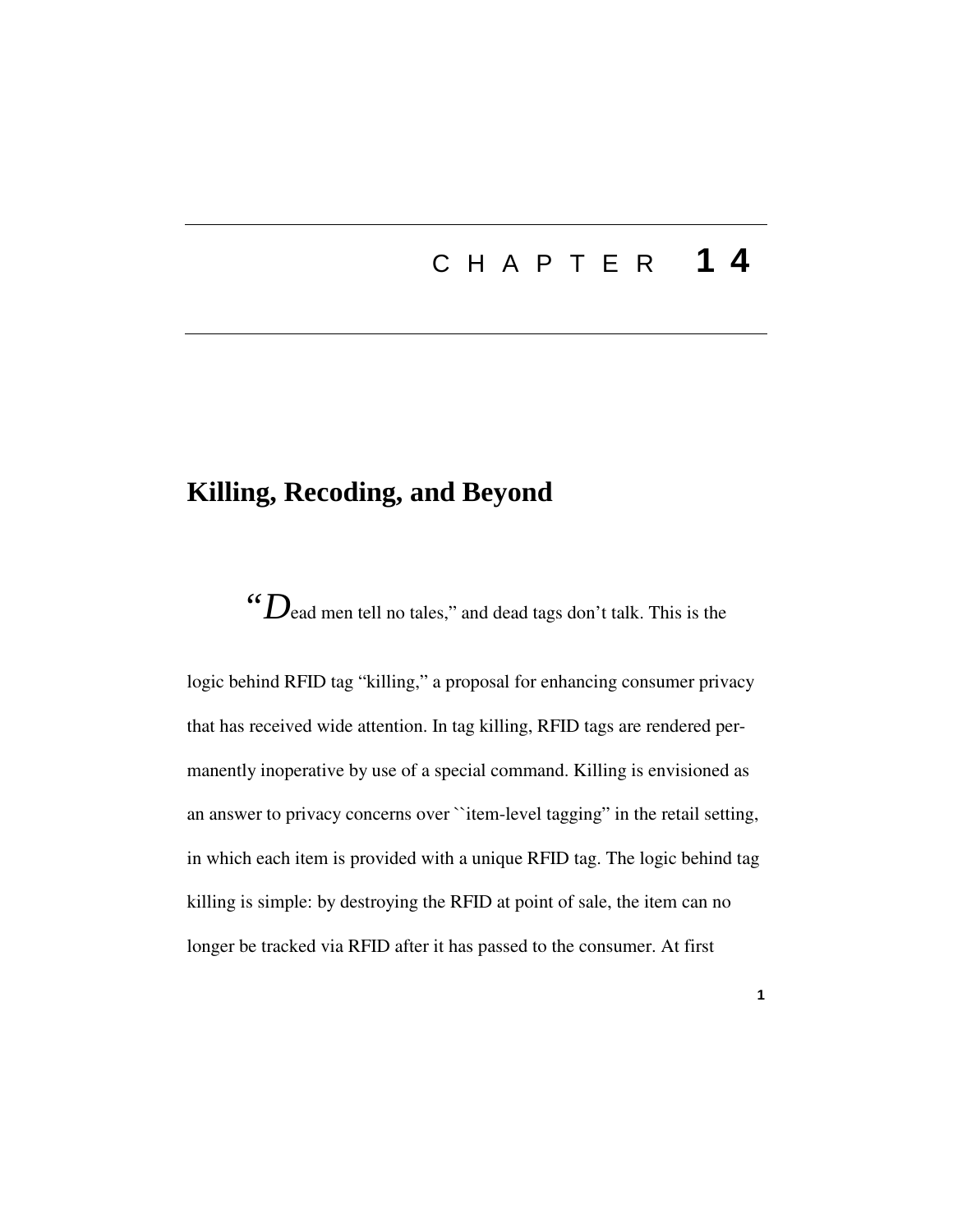glance, RFID tag killing appears to be an inexpensive way to address privacy concerns with RFID deployment. Unfortunately, there is more to tag killing than meets the eye.

Tag killing has received so much attention because it has become clear that privacy in item-level tagging will be a hot-button issue in consumer acceptance of RFID. Privacy issues in item-level tagging include the possibility of tracking individuals by a unique tag or a collection of tags.

Today, one of the most influential bodies in supply chain and retail RFID is EPCglobal, Inc., a joint venture of the Uniform Code Council and EAN International, two primary bodies that administer current commercial bar codes. Supported by WalMart, among others, EPCglobal publishes specifications for RFID tags and defines mechanisms for use of RFID data. Tag killing has been enshrined by EPCglobal in its specifications for RFID tags, all of which support a password-protected kill command.

Unfortunately, there are several issues with kill commands. First, killing tags prevents all post-point-of-sale uses for RFID tag information. These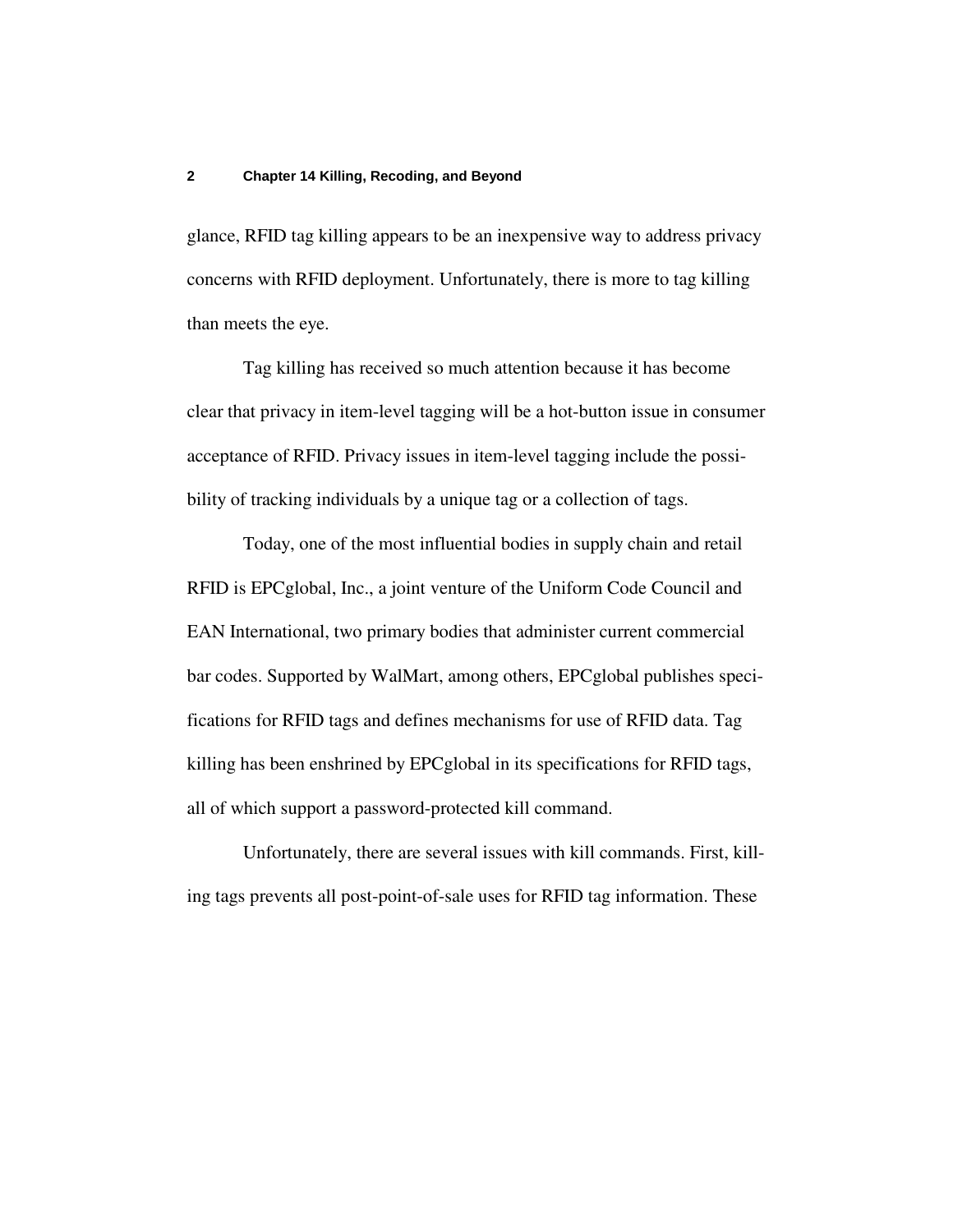uses are expected to become more important as the use of RFID tags on retail items spreads.

Second, RFIDs used for rental and borrowing, such as in libraries, should not be killed, as the RFID must be used to return the item. This is particularly problematic because these applications pose some of the clearest privacy risks. Video rental records and library patron records are protected by both state and federal law. If it is possible to scan someone with an RFID reader and determine what videos or books they are reading, the spirit of these laws can be completely circumvented.

To address these issues, we suggest "recoding" as an additional tool for RFID privacy. In recoding, a tag is overwritten with a new ID number when it changes hands. Without knowledge of the map from the old ID number to the new ID, it is impossible to link sightings of the item from before and after recoding. Recoding may occur at point of sale, or within the supply chain when an item passes from one organization to another. For example, a retailer might recode RFID tags on items received from a distributor so that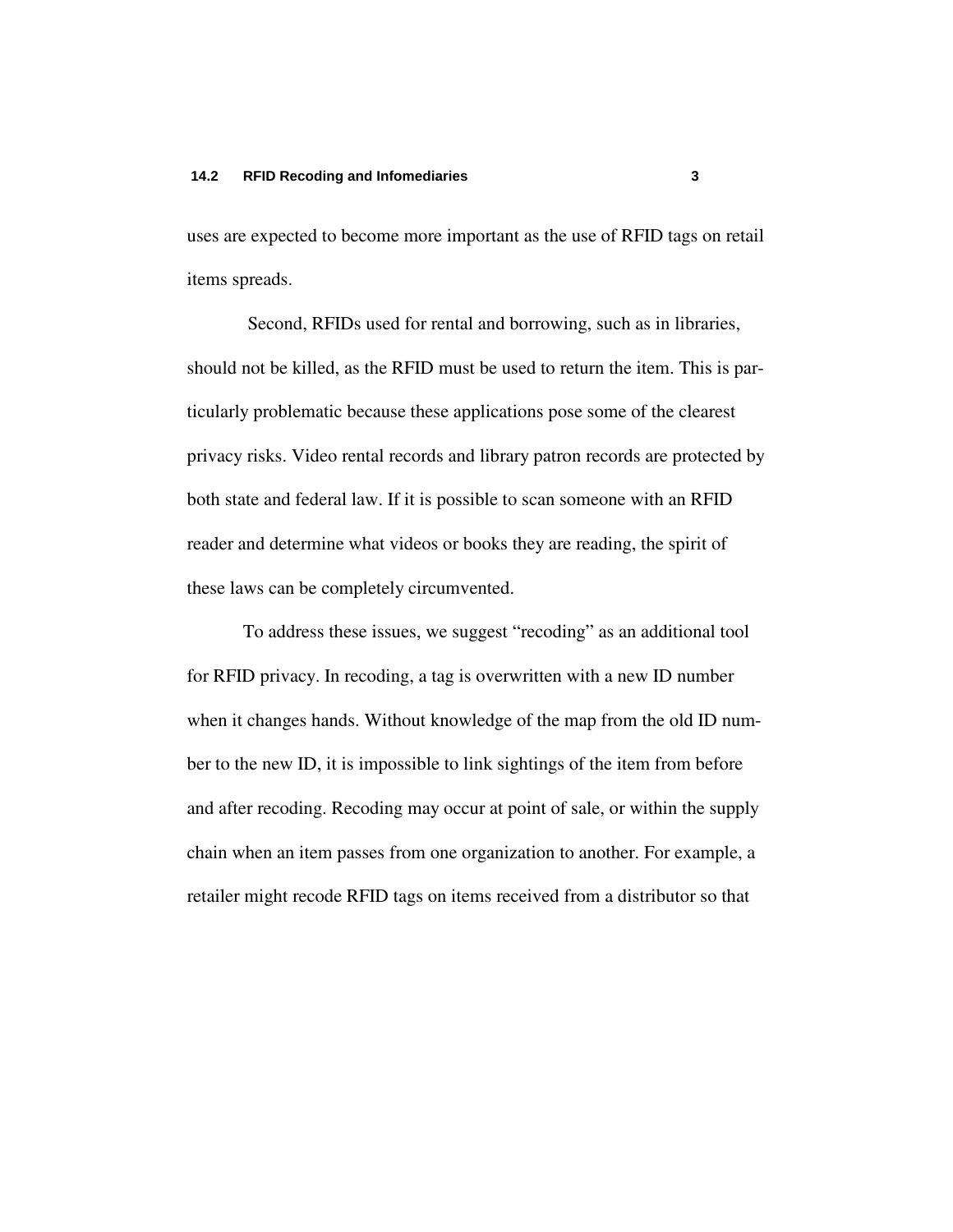other parties cannot determine how many items were bought of each type; these new RFID tag IDs might also point to a private database of the retailer.

We can use recoding as a tool to build RFID "infomediaries." An infomediary is a trusted third party that mediates requests for information about an RFID tag; for example, the infomediary might only allow requests that match a specified privacy policy. The use of an infomediary makes possible post-point-of-sale RFID applications while lessening privacy concerns.

In addition, rental stores and libraries can act as their own infomediaries and control access to information about their items. Recoding can also be used to remove information from an RFID tag that is not needed for postpoint-of-sale applications.

Both killing and recoding raise infrastructure issues that need to be solved before they can become viable privacy protections. In particular, only authorized parties, such as a retailer, should be able to kill or recode tags. How is this restriction enforced? We discuss the "kill passwords" and write passwords in current generation RFID tags, and ways to distribute these passwords to authorized retailers.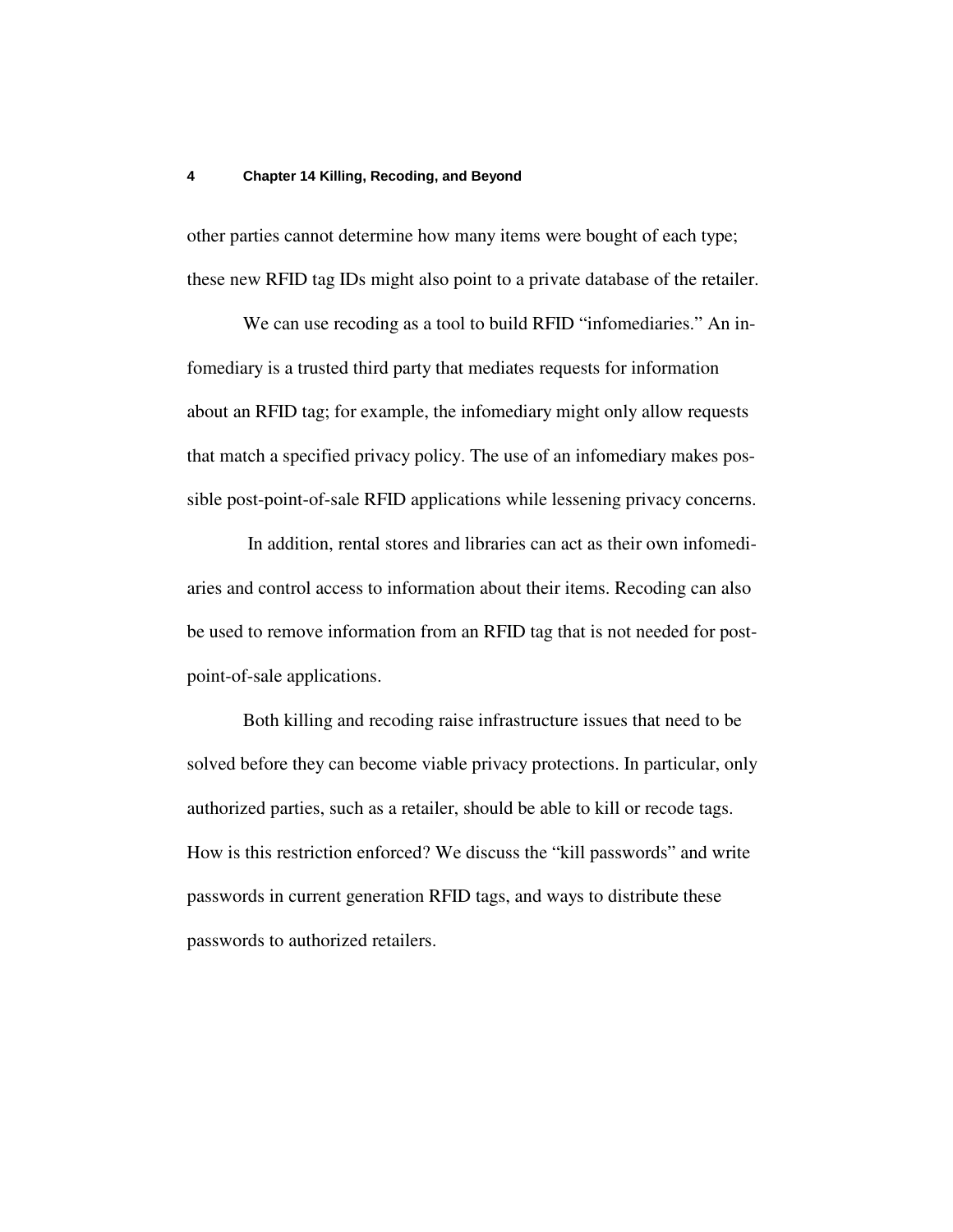In addition, killing and recoding both require an RFID reader, but readers are not currently widespread in retail settings. More importantly, some retailers will see less benefit from installing RFID readers than manufacturers or distributors. Therefore we would expect RFID readers to be much less widespread in retail stores, which is a problem because readers are needed at the point of sale to perform killing or recoding. We discuss several approaches to this problem, such as legislating that every retailer install an appropriate RFID reader for killing or recoding tags.

In the end, while both are important tools, neither killing nor recoding is the final answer in RFID privacy. We close by identifying privacy issues not addressed by either killing or recoding, and motivate the need to go "beyond" these two mechanisms.

### **14.2 RFID RECODING AND INFOMEDIARIES**

We first enumerate the post-sale applications prevented by RFID tag killing, which justifies considering other options such as recoding. Then we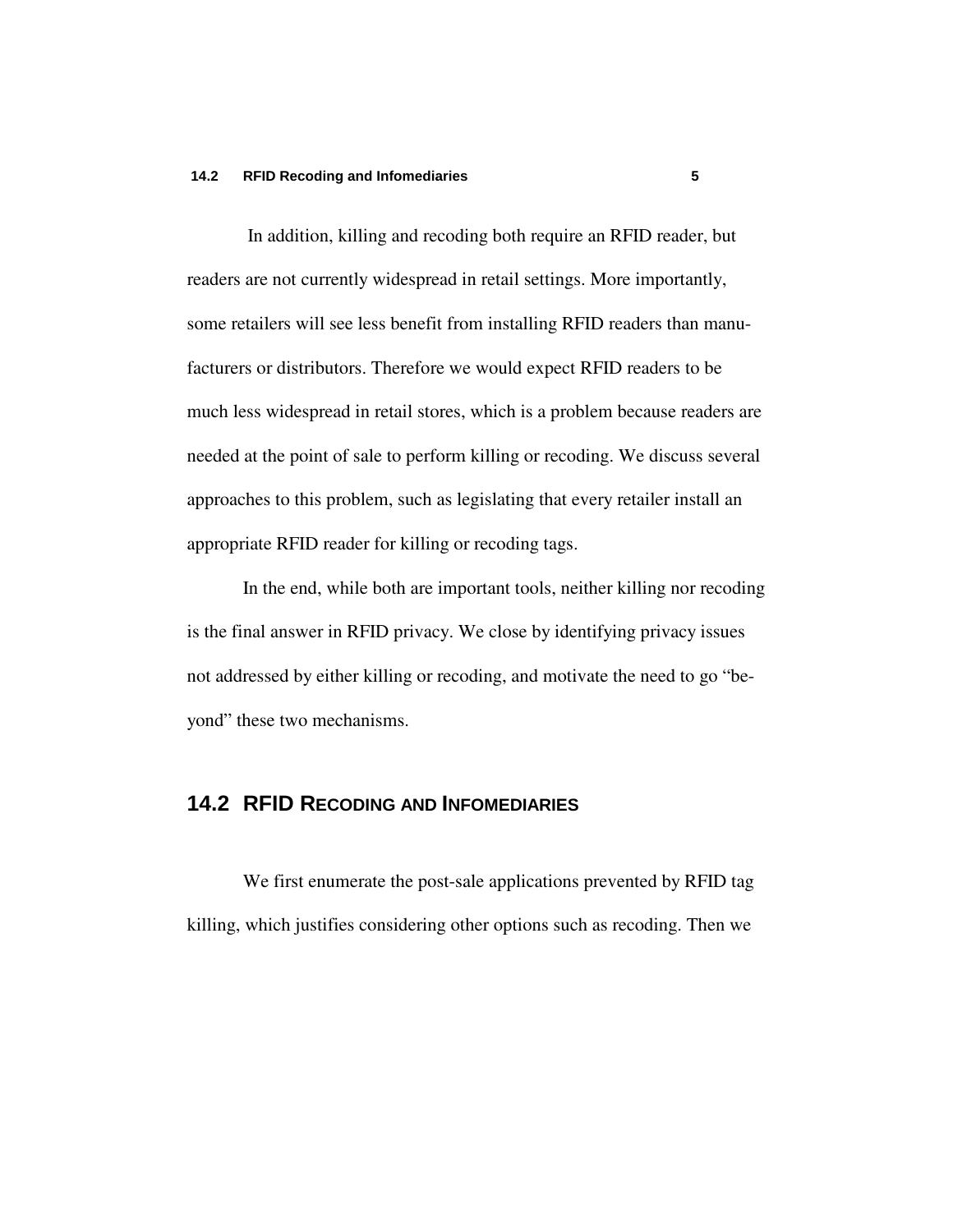show how recoding RFID tags can work with the RFID processing framework proposed by EPCglobal to create "infomediaries."

### **14.2.1. Applications Prevented by Killing**

Killing RFID tags at point of sale prevents several beneficial applications in the short, medium, and long term. In the short term, RFID tag killing prevents tags from being used to manage returns and recalls. Many stores would find it easier to manage returns of items by keeping a database of tag IDs from items sold. The store might find it useful to scan the item and compare it to the database. In item recall, some have suggested a consumer might bring an item to an RFID reader and quickly learn if its tag matches a database of recalled items. While these applications could be enabled by optical bar code scanning, it is believed that RFID technology will reduce the overhead needed to gather this data and check items against the database.

Unfortunately, these schemes for product return and recalls are incompatible with killing of RFID tags. We note, however, that many of these applicationss do not require RFID tags, but only unique identifiers for each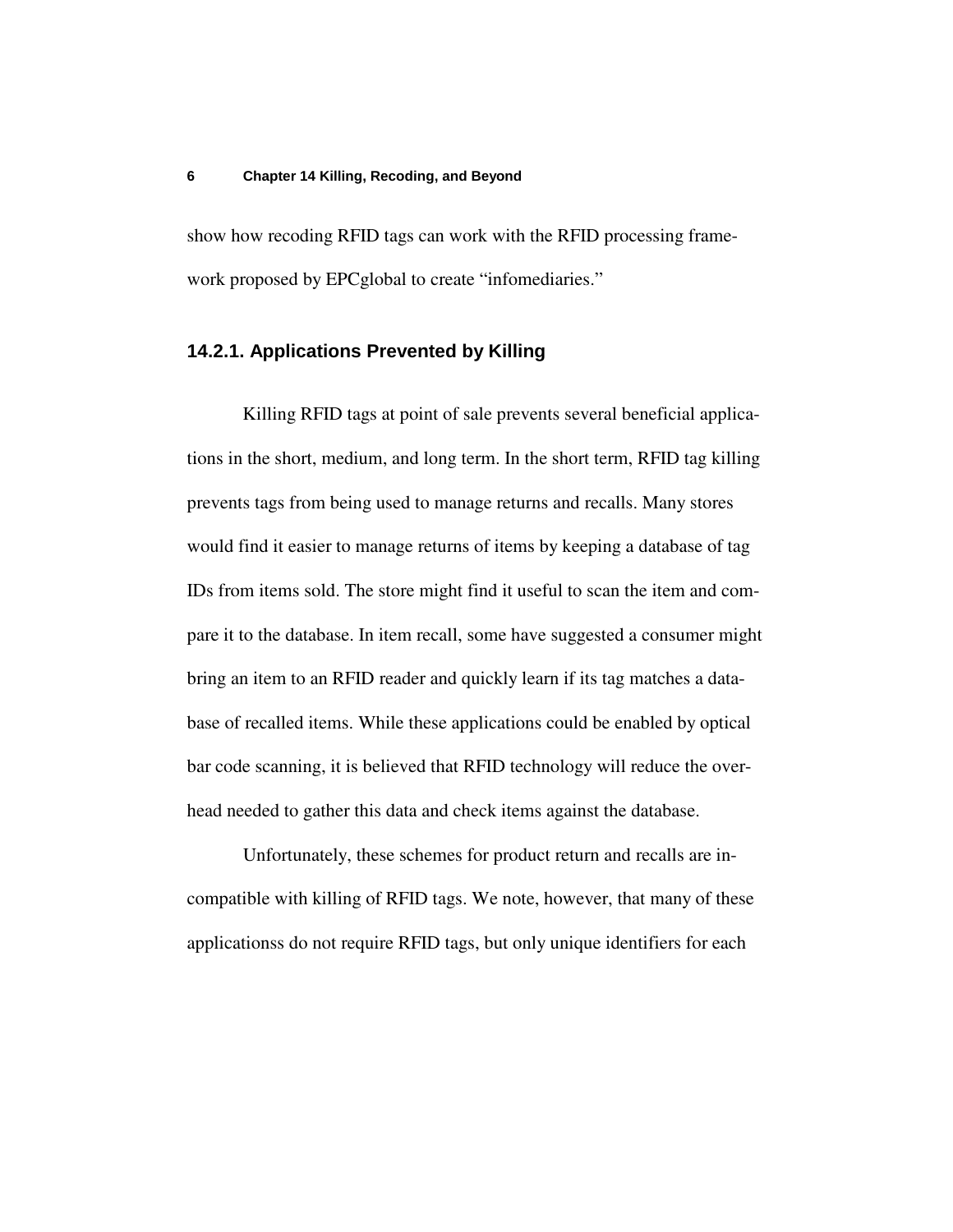item. If it were possible to print bar code labels containing EPC codes, which are unique to each item instance, those labels could be used for recall and return.

One of the short-to-medium term applications enabled by RFID item tagging, and not possible with optical bar code scanning, is automatic sorting of items for recycling. Different materials require different recycling processes. Currently, items placed for recycling must be sorted by hand or semiauotmatically, which greatly increases the cost of recycling and limits its use. By encoding the composition of an item onto its RFID tag, the vision is that sorting can be made fully automatic<sup>1</sup>. This vision is only possible if tags remain unkilled at point of sale.

In the longer term, item-level RFID tagging may enable a wide range of applications post-sale. Nokia recently released a kit that allows certain cell phone models to read RFID tags; combined with item-level tagging, this could provide a way for people to scan an item and be automatically directed

<sup>&</sup>lt;sup>1</sup> Saar, Steven. "RFID System Implementations for Environmental Applications." Online at http://www.princeton.edu/~vmthomas/recyclebox.html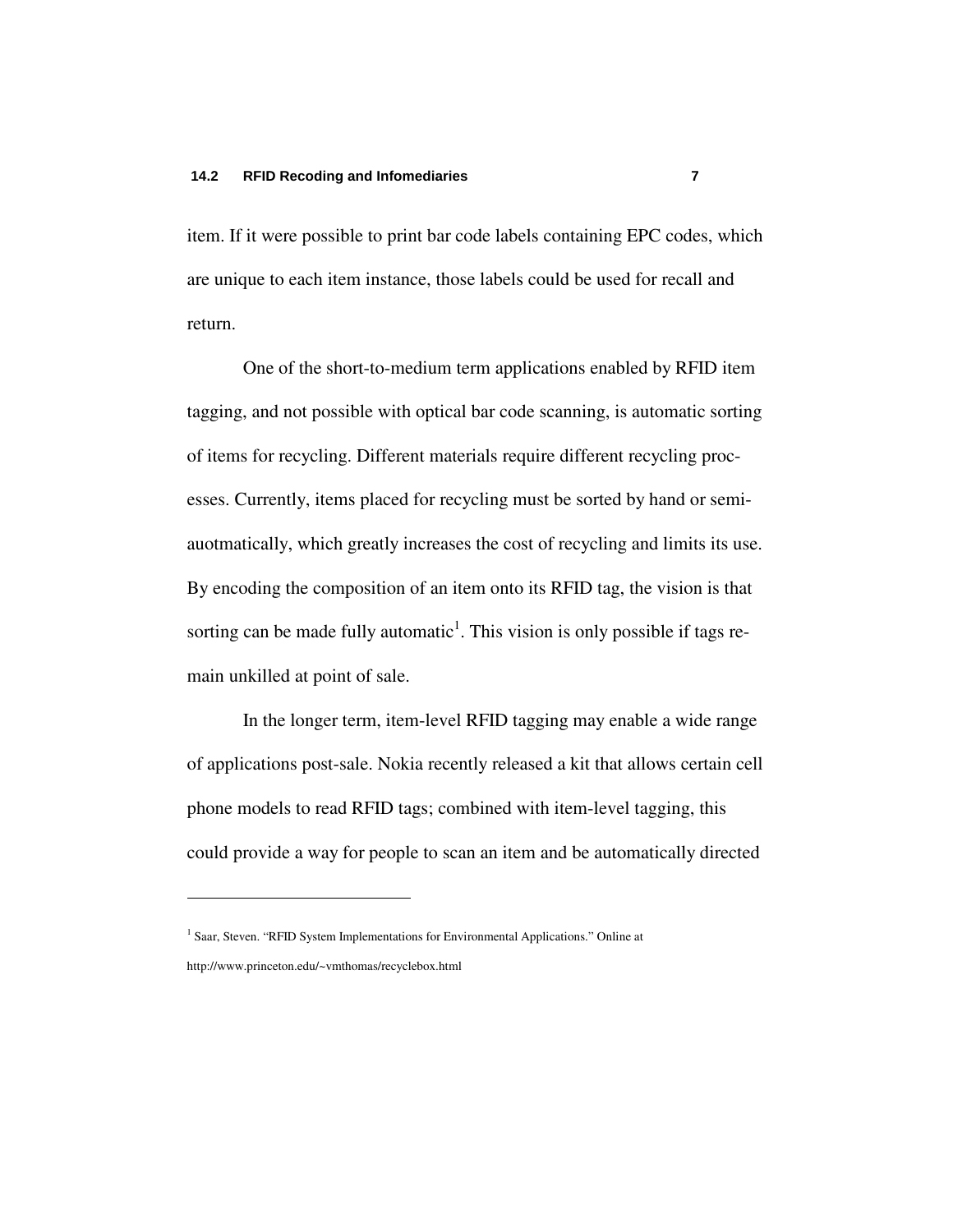to further information about that item. Washing machines equipped with RFID readers could read RFID tags on clothes containing wash instructions. Refrigerators could detect spoiled food and warn their owners. An article by Want describes some of these applications<sup>2</sup>. At Microsoft Research, the Advanced User Resource Annotation (AURA) project led by Marc Smith is exploring the space of possible applications enabled by end-user scanning of tags<sup>3</sup>.

Some of these applications are more speculative than others. The privacy risks, however, are not at all speculative. We suggest a principle for evaluating RFID architectures: we should not allow speculations about the potential applications of tomorrow to justify definite degradations of privacy today. Put another way, it is better to design architectures that "fail private." We also note that some applications may not need the full information about an item; for example, recycling applications need only the composition of the

<sup>&</sup>lt;sup>2</sup> Want, Roy. "RFID: A Key to Automating Everything." Scientific American, January 2004.

<sup>&</sup>lt;sup>3</sup> Smith, Marc, and Davenport, Duncan, and Hwa,Howard. "AURA: A mobile platform for object and location annotation", in Ubicomp 2003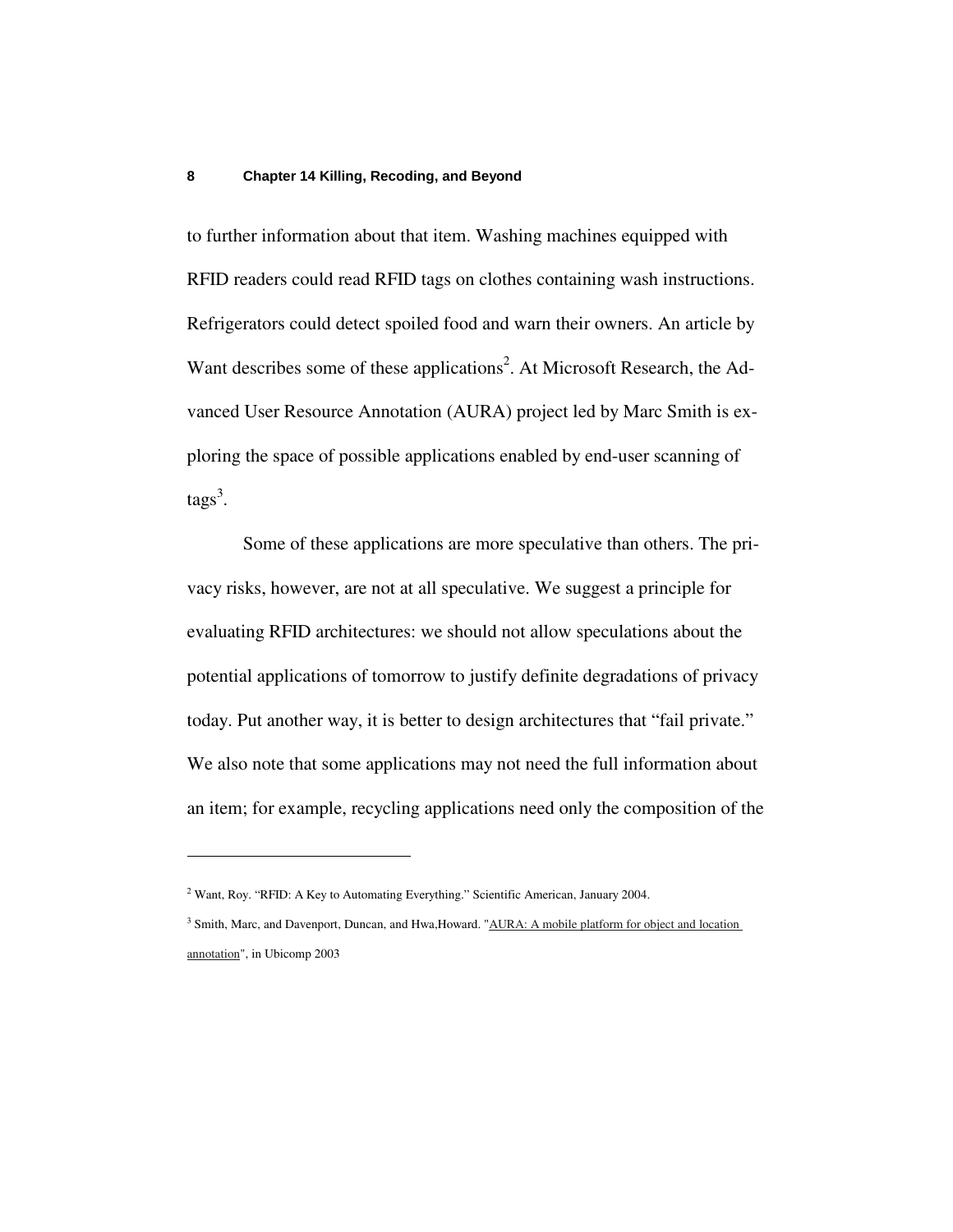item, not its specific serial number. Recoding offers one way to limit the amount of information available from an item's RFID tag to only the minimum needed.

### **14.2.2. Recoding and Electronic Product Codes**

| Manufacturer ID<br>Item Type ID | <b>Serial Number</b> |
|---------------------------------|----------------------|
|---------------------------------|----------------------|

Assigned by EPCglobal Assigned by Manufacturer

Figure 1. The format of an Electronic Product Code (EPC).

Electronic Product Codes (EPCs), like Universal Product Codes (UPCs) before them, are fundamentally two-part codes. The first part of the code is a unique identifier of a manufacturer. This unique identifier is assigned by EPCglobal, which is the entity responsible for maintaining the EPC namespace. The second part of the code is an identifier for a product, assigned by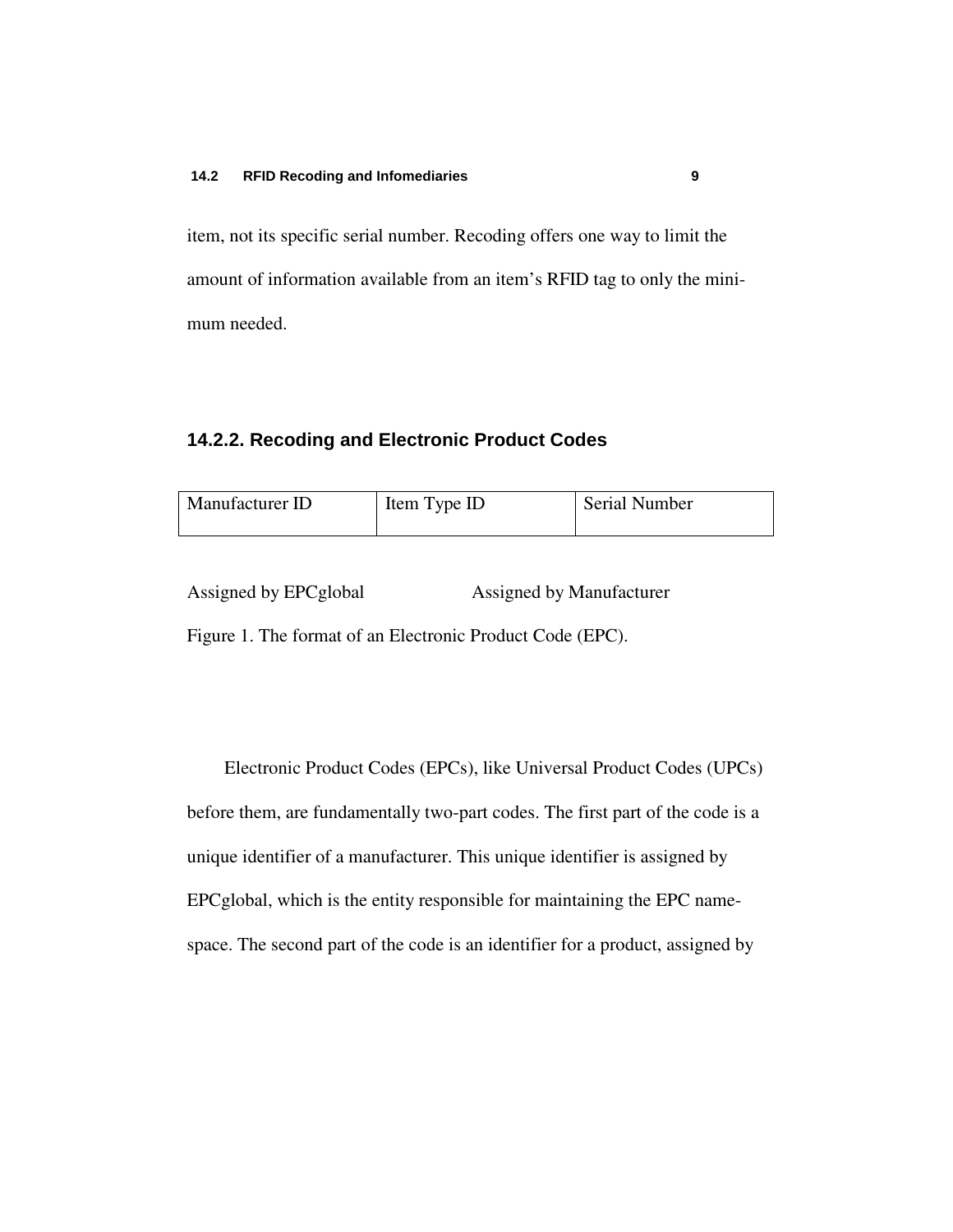the manufacturer. A key innovation of the EPC, as compared to the UPC and similar codes, is that the second part of the EPC code also includes a unique identifier for each instance of each product.

Each field of an EPC, however, provides information that might be used to compromise privacy. The first field is the manufacturer's unique ID, or, in EPCglobal parlance, the "EPC Manager Number." Knowing this field alone provides only a coarse-grained knowledge (e.g. "this is an item manufactured by Tom's of Maine"). Knowing both the first and second fields gives the manufacturer, plus the product identifier, which is enough to determine a specific type of item ("12 oz. can of Coke Classic"). Knowing those two fields, plus the unique serial number, would allow for tracking over time.

It is important to understand that EPCs will complement and expand on existing product codes such as UPCs currently used in product bar coding; item-level EPCs will in all likelihood be based on previously-assigned UPCs. There are numerous commercial sources of information mapping UPCs to product names and other information. Google even offers a free, if crude,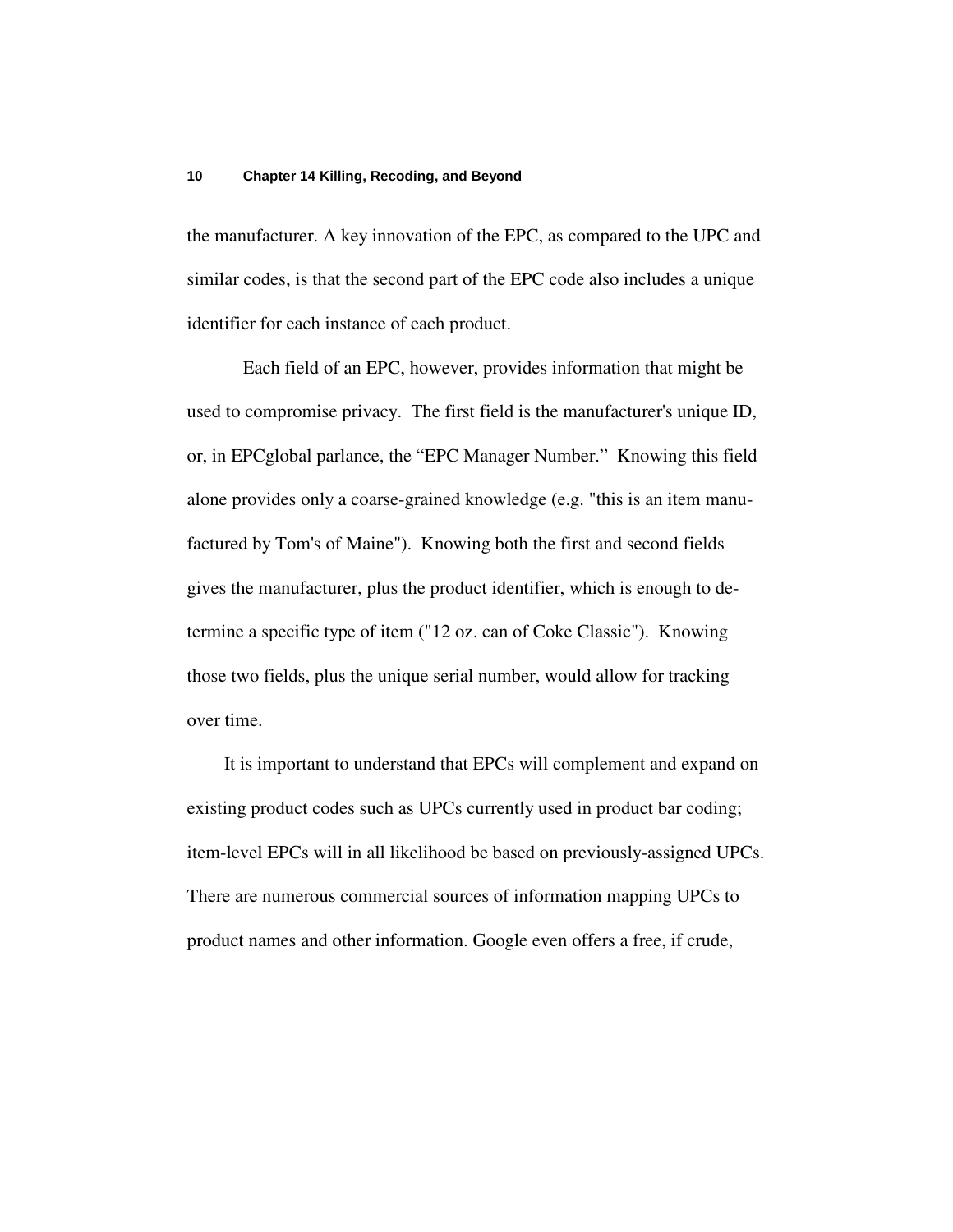equivalent. Product codes--both the EPC, and its non-RFID-oriented predecessors--are supposed to be readily used as indices to product information, with little regard for privacy interests.

One could imagine several different recoding schemes, intended to frustrate or confuse such mappings. For example, one could zero out the unique serial number on an EPC, which reduces the EPC to little more than a UPC: if the tag is read, one can understand who the manufacturer is, and what the product is, but cannot make any meaningful inferences that would rely on tracking a specific instantiation of that product.

The recoding scheme with the greatest potential for privacy protection is one in which all the fields are remapped: the original manufacturer ID is changed to that of an entity which administers recoding services, and this administrator then assigns a unique serial number to be contained in the other fields. The administrator retains an association of the new EPC and the original, so that knowing the former one could retrieve the latter, if permitted. We call such an administrator an "infomediary."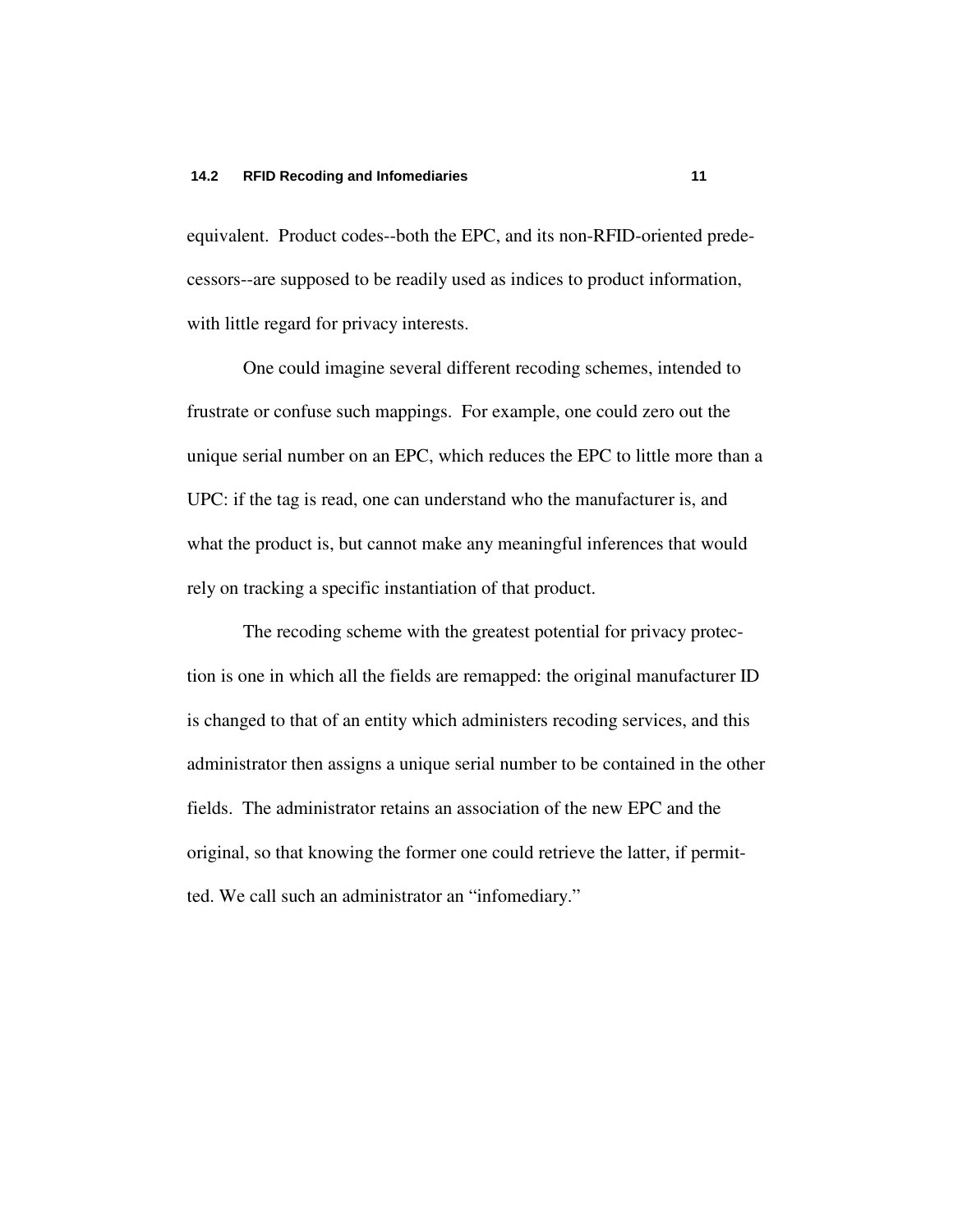An infomediary has an ability to apply access controls, and govern who can know what about whom. For example, a consumer might have an item recoded at point of sale with an EPC that lists the infomediary as the "manufacturer ID," together with a serial number assigned by the infomediary. Now, if someone reads the tag and wishes to know what the item is, that person must ask the infomediary. The infomediary, in turn, consults the consumer's privacy policy before responding to the request – for example, the infomediary may allow requests for information on clothing RFID tags from the consumer's washing machine, but deny requests from unknown RFID readers.

In rental or borrowing applications, the rental store or library could act as its own infomediary. Before item checkout, the RFID tag contains an EPC that identifies the item. At item checkout, the RFID tag is recoded with a new random identifier and the store as the "Manufacturer ID." Then, when the item is read, any third-party RFID reader must query the store to learn anything useful. Readers belonging to the store, such as those used for item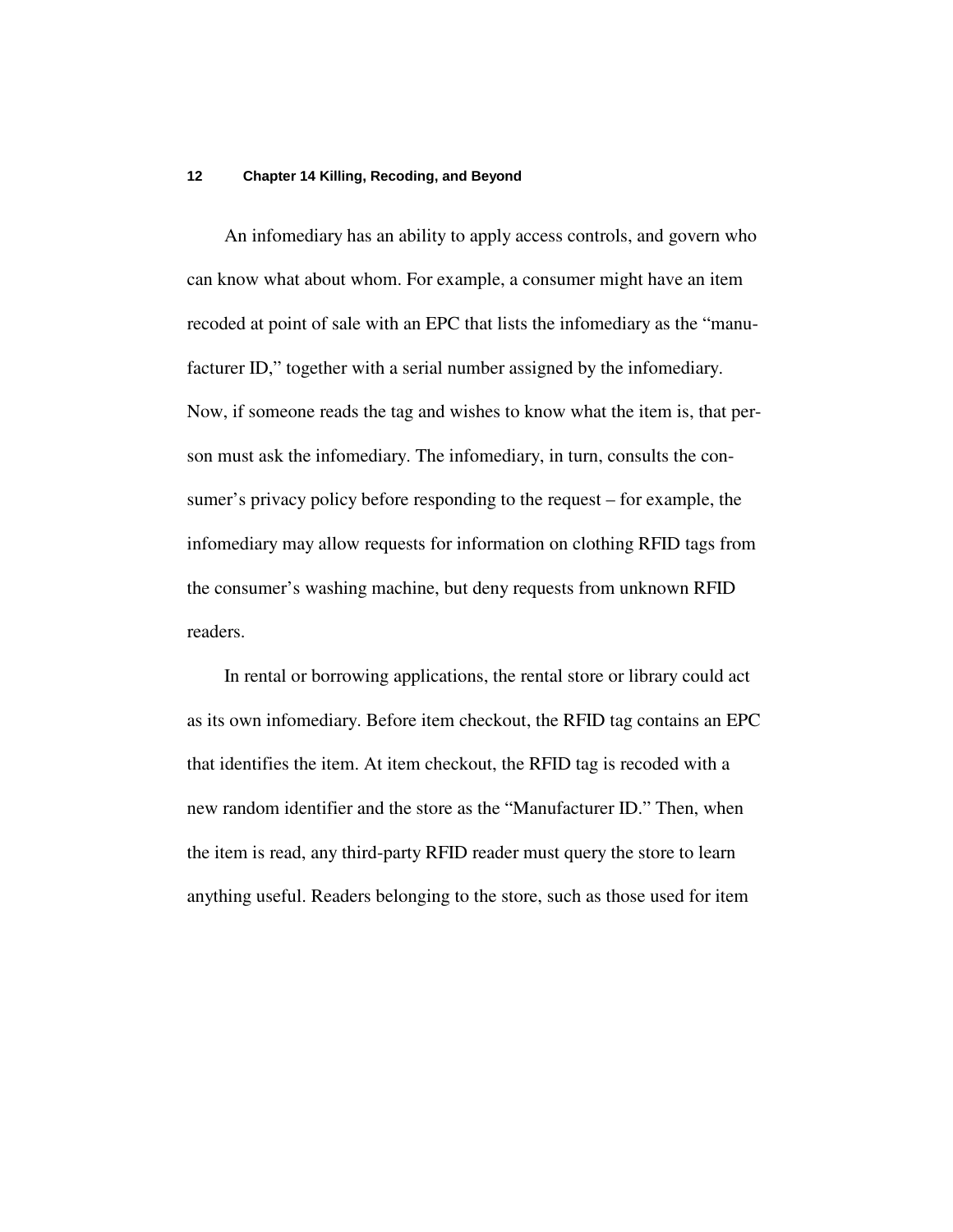check-in, can be permitted to access the store database. Requests from thirdparty readers can be denied.

An infomediary could be implemented within the context of the EPC Object Name Service (ONS) proposed by EPCglobal. The ONS offers a service that maps EPC manufacturer IDs to URLs; these URLs in turn lead to web sites set up by the manufacturer that provide more information about the item given its type ID and unique serial number. The ONS is currently being being built by VeriSign, Inc, a company that has previous experience running a Certificate Authority for Web public-key infrastructure and in managing the Domain Name Service. Once the ONS is built, an infomediary could be implemented simply by registering its specific manufacturer ID with the ONS and creating a web site to store privacy policies and handle the resulting traffic. Therefore EPC privacy infomediaries appear feasible in the near term, as long as RFID tags support recoding.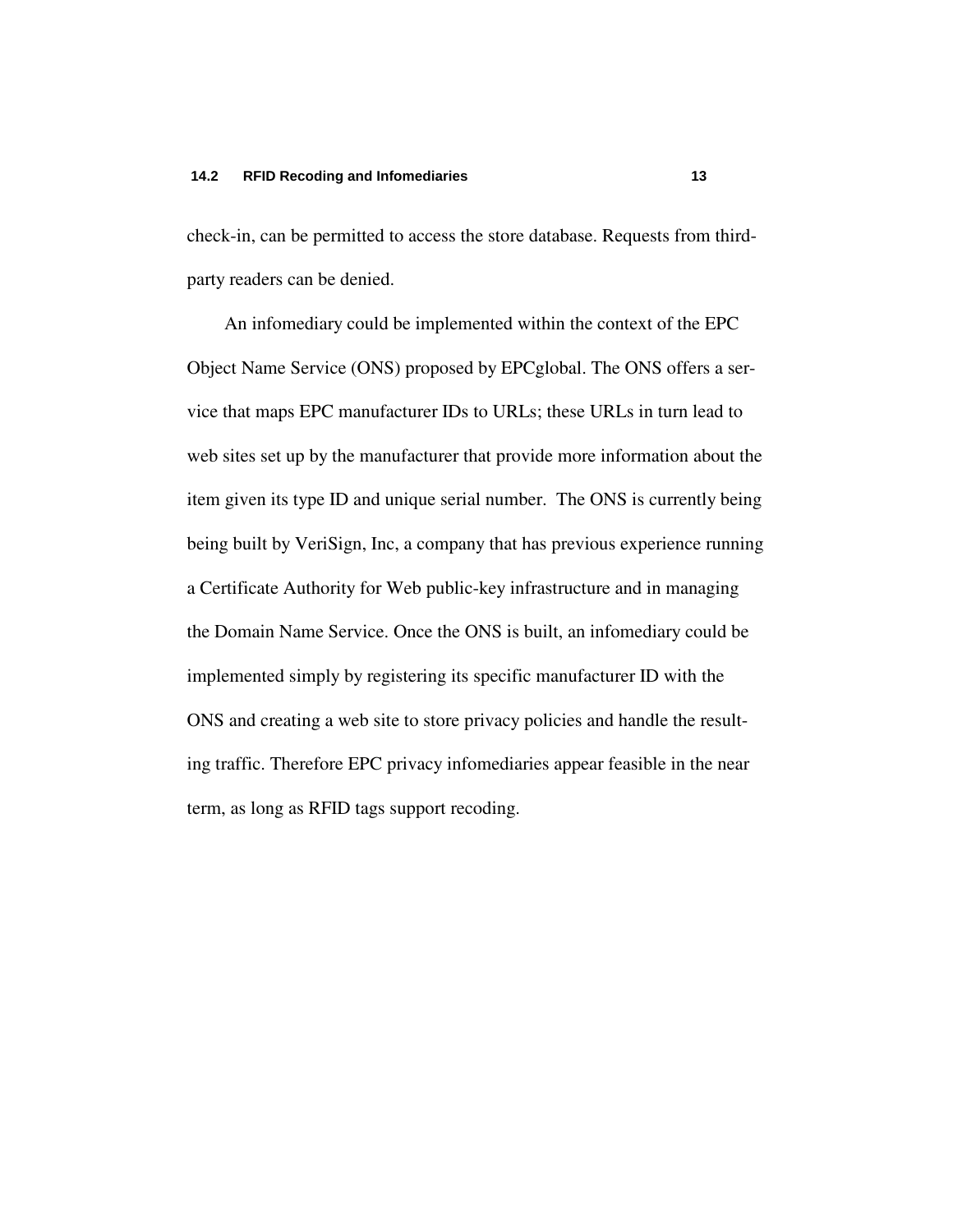### **14.3 INFRASTRUCTURE ISSUES**

### **14.3.1. Protecting the Kill Switch**

In architectures that use killing, some mechanism must be used to prevent unauthorized killing of RFID tags. Current EPCglobal specifications state that a password will be used. In Class 1 915MHz tags, this password is 8 bits, while in Class 0 13.56MHz and 915MHz tags, the password is 24 bits. A tag will not honor a kill command without the proper password, and passwords are unique to each tag<sup>4</sup>.

This raises the question of how passwords are provisioned to legitimate RFID equipment at point of sale. Without the passwords, tags cannot be easily killed, and so we lose the privacy benefits of tag killing. On the other hand, if passwords are easy to guess or poorly protected, adversaries might abuse the kill feature and kill tags before point of sale.

<sup>4</sup> EPCglobal, Inc. Version 1.0 EPC Tag Specifications. Available online at http://www.epcglobalinc.org/standards\_technology/specifications.html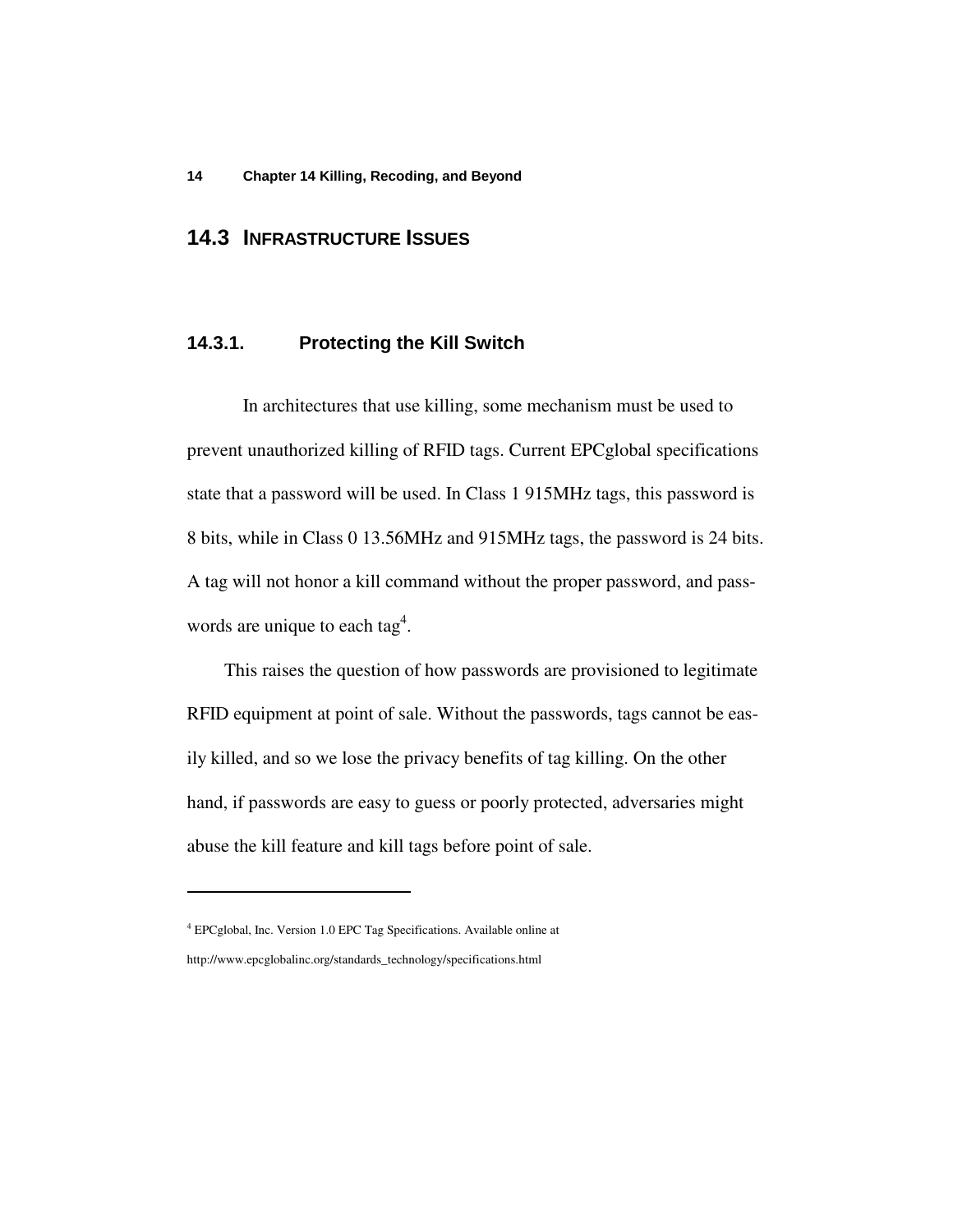#### **14.3 Infrastructure Issues 15**

Perhaps the most straightforward answer is to have a central database mapping RFID tag IDs to kill passwords, perhaps maintained by the RFID tag manufacturer. Unfortunately, this database becomes a single point of failure: if ever compromised by an adversary, all tags in the database become vulnerable to malicious killing.

As a simple alternative, we propose "two-part" RFID tags. The first part of the RFID tag reveals the kill command for the entire tag to any reader, but can itself be deactivated without a password. When a manufacturer takes delivery of tagged items, it reads the first part to obtain the tag kill command and places that into its own private database, then deactivates the first part. Later, when the manufacturer passes items to a distributor, or when a distributor passes items to a retailer, it also passes a database mapping RFID tag IDs to kill passwords; these databases can be managed by bilateral agreements.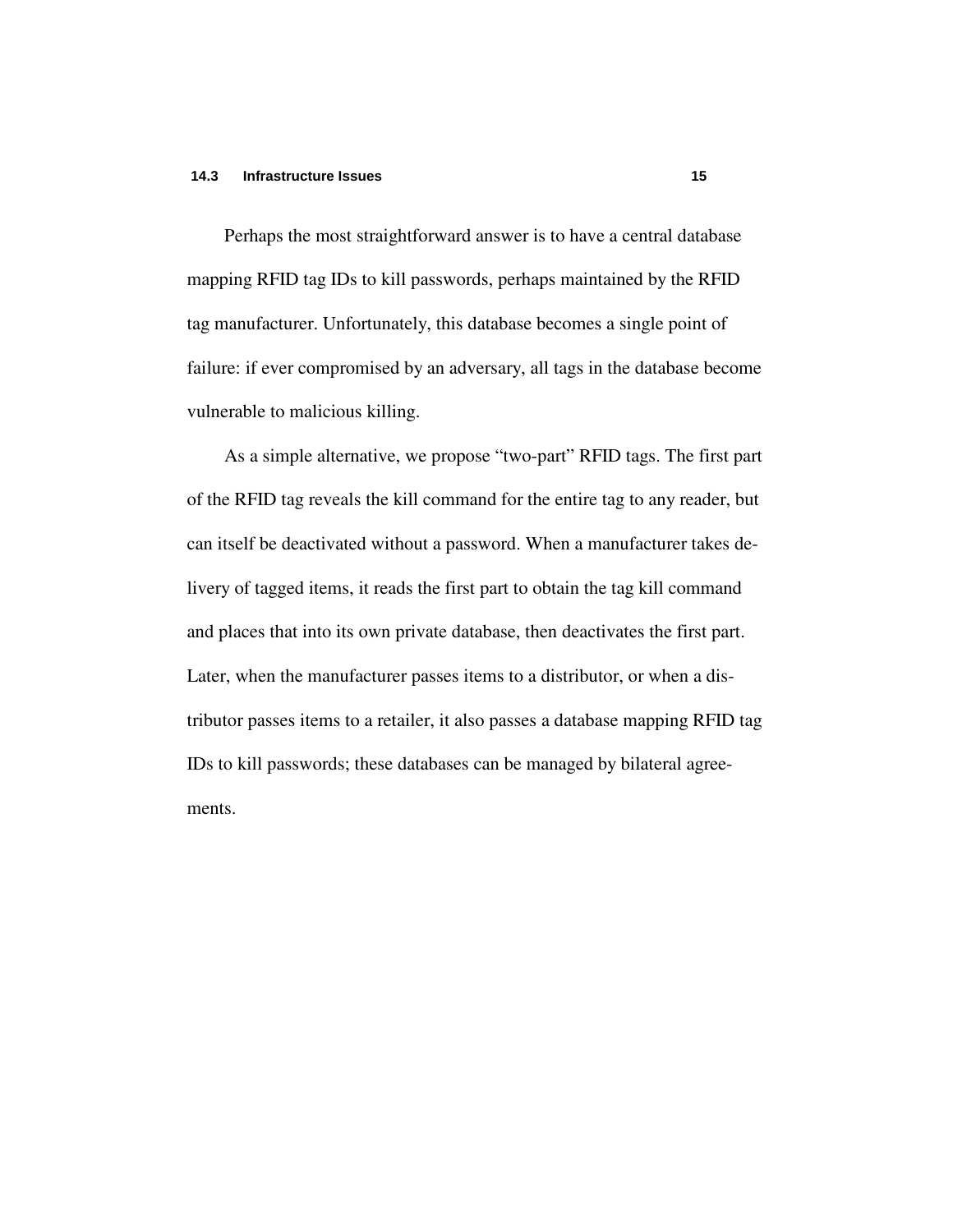### **14.3.2. Recoding, Rewriteable Tags, and Vandalism**

Recoding requires rewriteable tags, but the ability to rewrite a tag must be protected. Otherwise, RFID tag "vandalism" becomes possible – a vandal can change the data on an RFID tag to make an item appear to be something it is not, or simply erase the tag entirely. Vandalism might be performed to deny service to legitimate users, or there might be some financial motive involved.

While RFID tag vandalism has not yet been reported, we suspect it is only a matter of time. Environments such as libraries already suffer attacks from fairly sophisticated vandals. With respect to financial motives, scams have already appeared that switch optical bar code labels. For example, Home Depot suffered nearly half a million dollars in losses from a group of thieves that created bar code labels for low-cost items, pasted them on top of high-cost items' labels, bought the items at a discount, and then returned the item for the full price. In the RFID setting, we could expect to see a quick "cloning" of other items found in the same store, in which a thief would read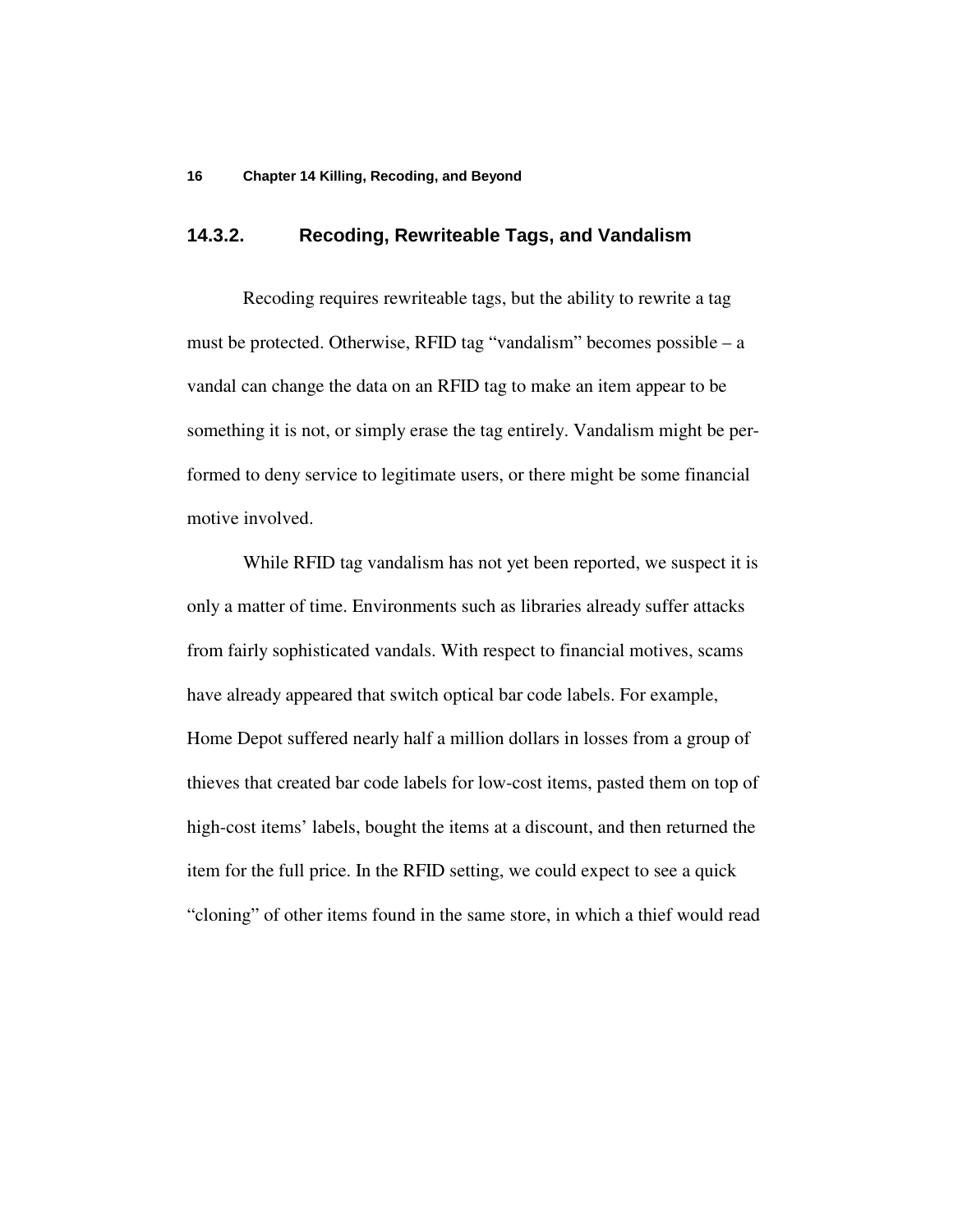a code off a cheap (but similar) product, then overwrite the tag of a more expensive product.

Many of today's RFID tags employ a "write then lock" architecture, in which the tag data can be written an unlimited number of times and then irrevocably "locked." After locking, the data on the tag cannot be modified or erased. Unfortunately, this irrevocable lock does not work for recoding, because the data on the RFID tag must be modified. Instead, some kind of write password will need to be employed; the password can then be provisioned as we have described for kill passwords.

### **14.3.3. The ``Sub-Threshold" Retailer**

Killing or recoding a tag requires both an RFID reader and the infrastructure to provision it with the appropriate passwords as we have discussed. Both readers and infrastructure cost money. Even though we have discussed ways of avoiding a centralized password repository, creating this infrastructure is still a significant investment.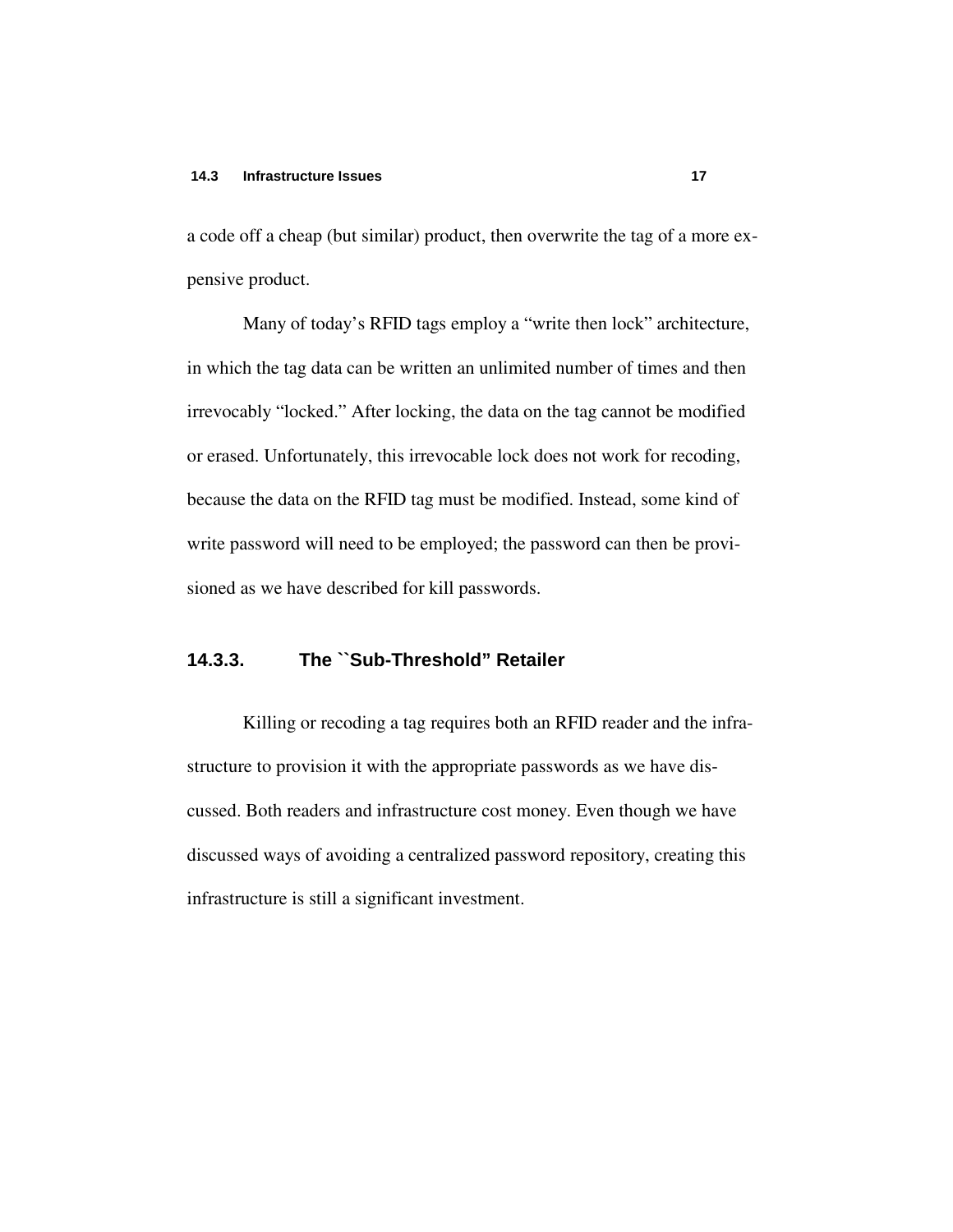Not all retail outlets may make the investment necessary to enable killing at point of sale, an observation made independently by Hughes<sup>5</sup>. We call a retail outlet that is unable or unwilling to provide RFID tag killing a "subthreshold" retailer. For example, a small family-owned convenience store may decide that an RFID reader is too expensive for the in-store benefit it provides.

The problem with sub-threshold retailers is that they allow for RFID tags to "leak" into the post-sale environment. Because tags are applied at manufacture time, sub-threshold retailers may take delivery of items with live RFID tags. Neither the sub-threshold retailer nor the ordinary customer is capable of even detecting the presence of tags, let alone killing them. As a result, items may be sold to a customer with live RFID tags, even if the recommended best practice is that all tags must be killed at point of sale.

 $<sup>5</sup>$  Hughes, Sandy. "RFID and Privacy in the Supply Chain – A Team Effort for Consumer Trust," this volume.</sup>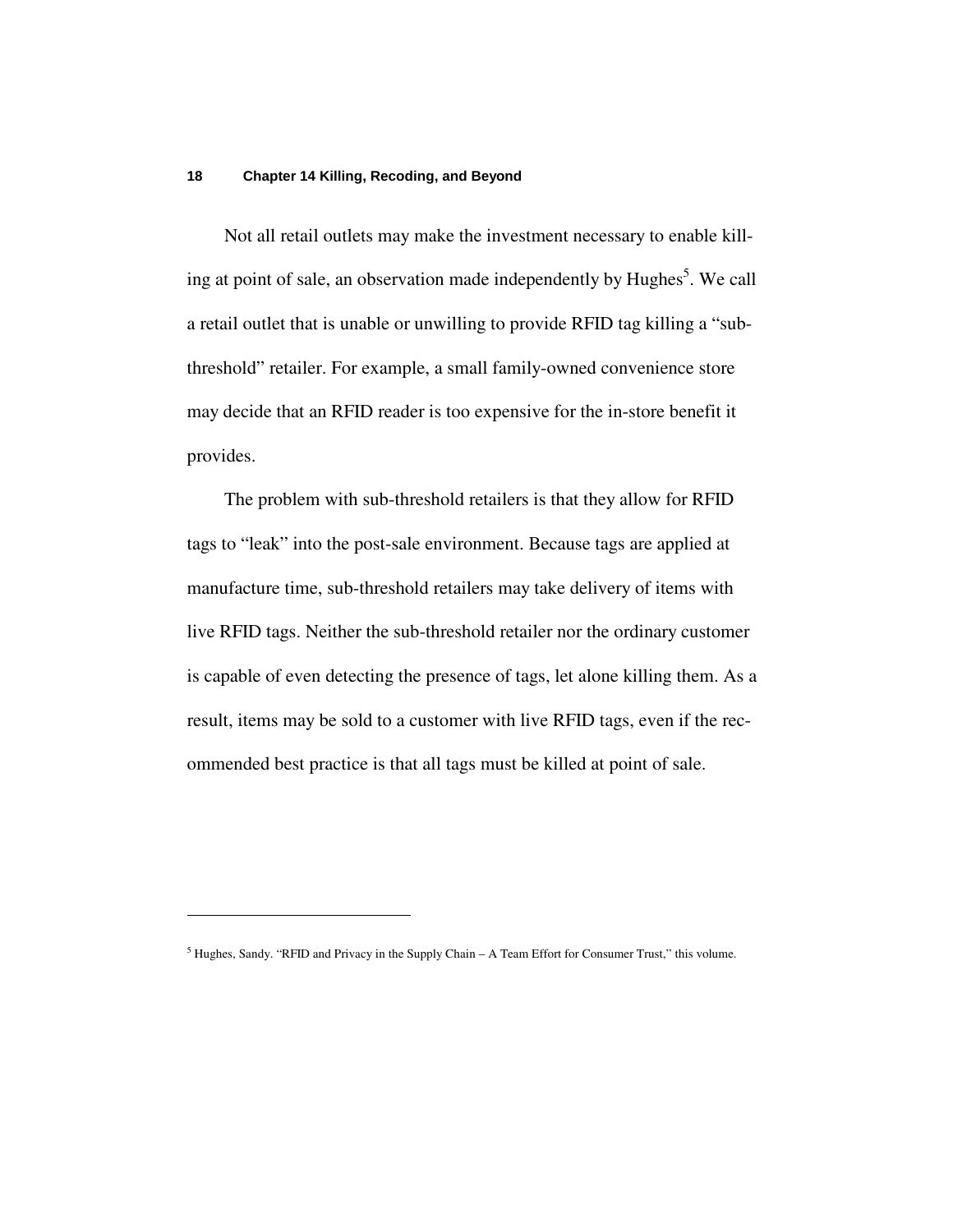### **14.3.4. Who Pays?**

The case of the sub-threshold retailer illustrates a problem with both RFID tag killing and recoding infrastructure: who will pay? A large part of the cost falls on the end retailer, but the retailer has the least incentive to deploy RFID equipment. Consumers are unlikely to have their own RFID readers in the foreseeable future, and so it looks likely that many goods will be sold without an RFID reader present. Therefore, it becomes difficult to depend on killing or recoding RFID tags at point of sale as a privacy mechanism.

One way to address this would be to legislate that all retailers must possess appropriate RFID equipment to perform killing or recoding. One advantage of this approach is that auditing compliance is fairly straightforward. A single visit to a store suffices to check whether the infrastructure is in place. In addition, once a store has bought the necessary equipment, it can be continuously used for tag killing or recoding. While several pieces of legislation concerning RFID are under consideration in several states, including California and Utah, we are not aware of any that explicitly treats the issue of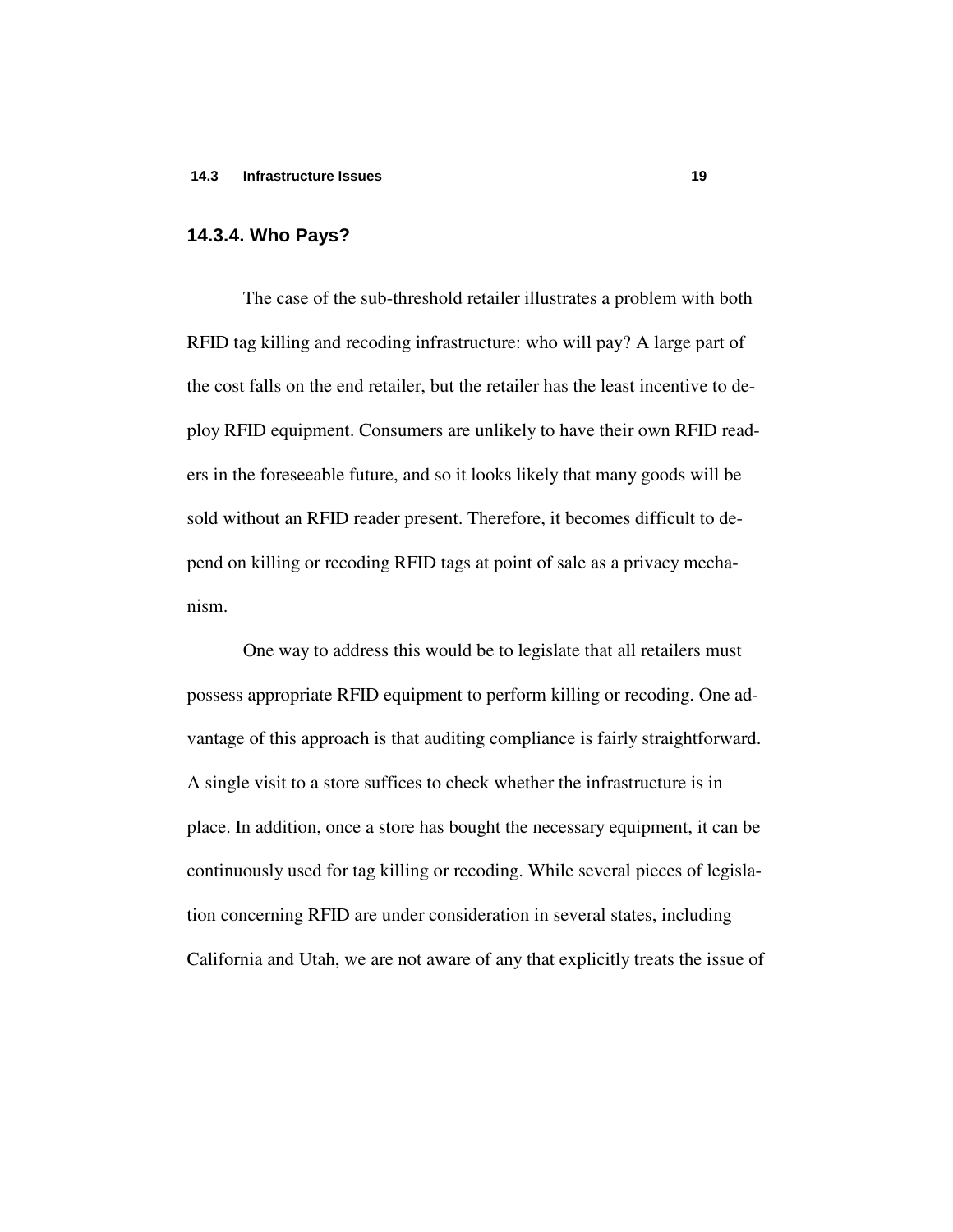readers in the retail setting. Unfortunately, such legislation is likely to be politically problematic, and the cost of such infrastructure would almost certainly be passed directly to consumers.

Another approach, for the case of RFID tag killing, would be to shift the site of killing to the distributor. Before delivering items to a retailer without the means to kill tags, the distributor could simply kill the RFID tags en masse. This could be required by legislation or codified as part of industry best practices. Again, this can be audited for compliance fairly easily; anyone with an RFID reader could check for the presence of unkilled tags.

As a final alternative for tag killing, we could ask for tags that can be physically destroyed by consumers. Peter de Jager notes that physical destruction has the major advantage that anyone can be convinced that the tag is really destroyed<sup>6</sup>. With approaches that require the use of RFID readers to kill or recode tags, it is difficult for most people to verify that the tag is in the

<sup>&</sup>lt;sup>6</sup> de Jager, Peter. "Store Experiments on Human Subjects in Secret Using Alien Technology – or – How to Make Consumers Stop Worrying and Love The Bomb," this volume.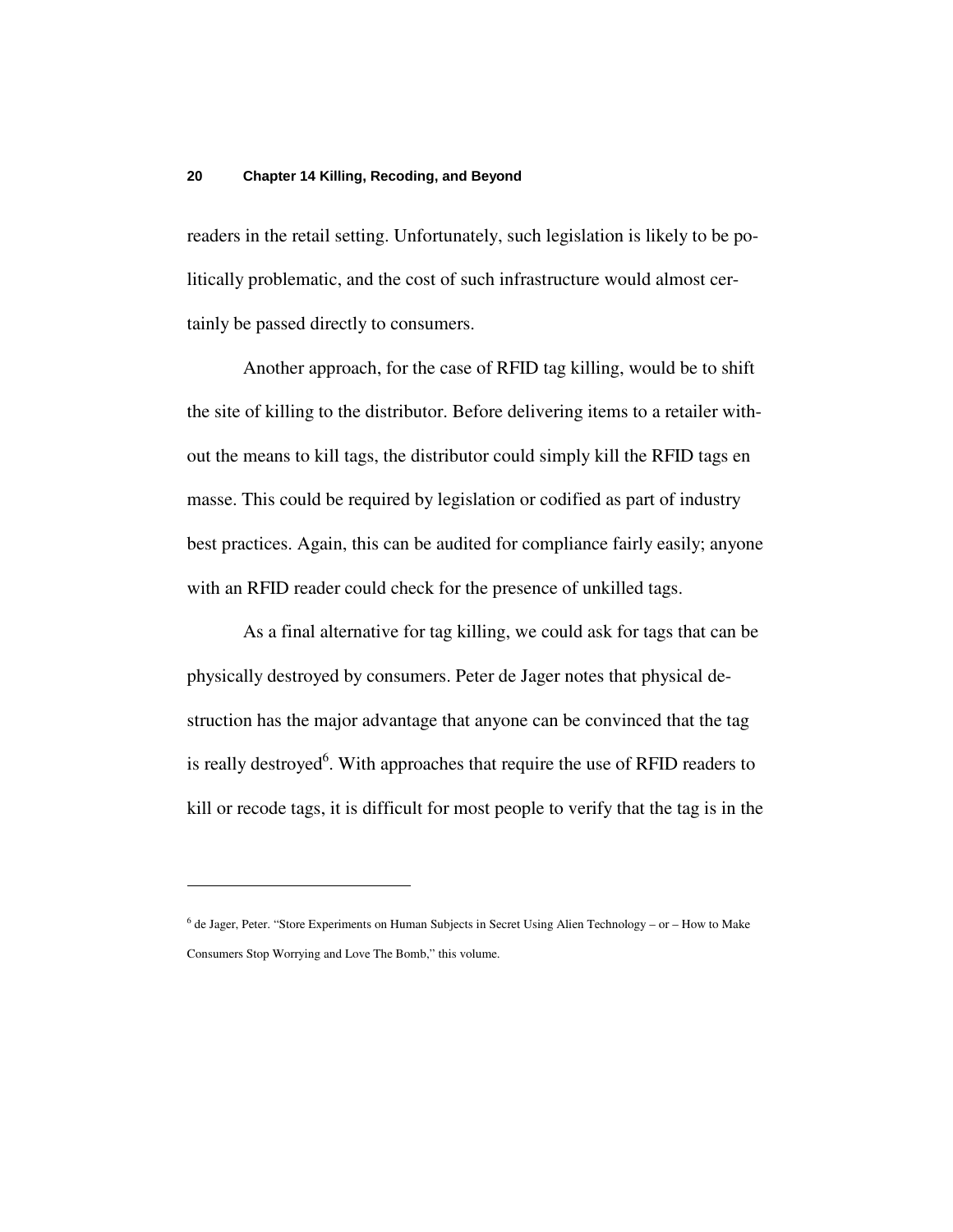correct state – for example, that the tag is "all dead," as opposed to "mostly dead" and possibly able to be awakened later.

### **14.3 BEYOND KILLING AND RECODING**

There are several take-home points from our analysis. First, killing alone is not enough, and new mechanisms are needed for building privacypreserving RFID architectures. Killing is not sufficient for borrowing applications, or for post-sale applications such as recycling.

Second, recoding is a useful tool for building privacy-protecting RFID architectures. Recoding allows "excess" information to be removed from a tag at point of sale, and for the construction of EPC infomediaries. Recoding and infomediaries can produce privacy-friendly architectures for applications that are not well served by tag killing.

Finally, both killing and recoding raise infrastructure issues. While the solutions to these issues may be simple, these issues must still be resolved before these mechanisms can become effective. Finding a satisfactory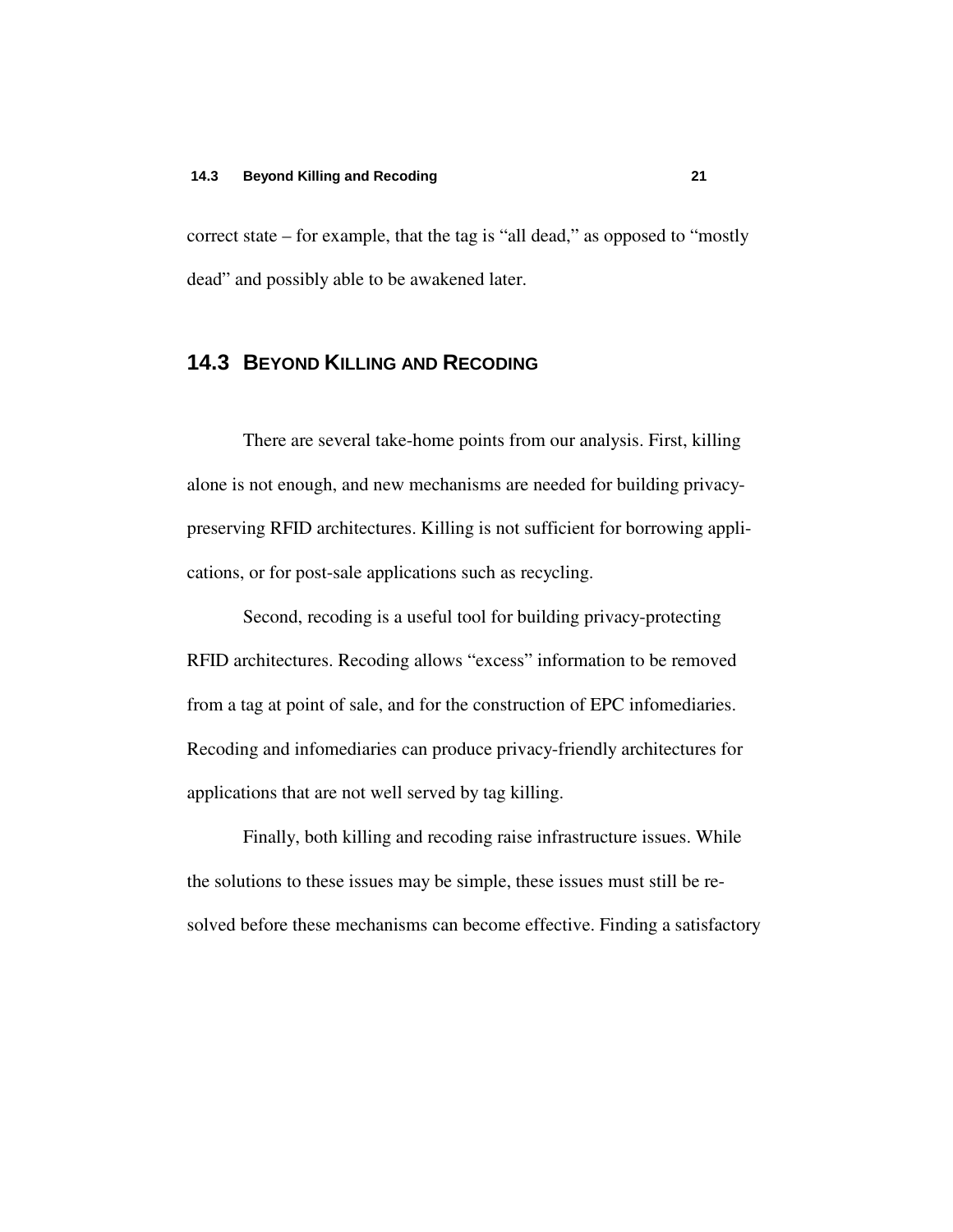solution will require both policy tools, such as legislation, and good technical design.

Even after the infrastructure issues have been solved, however, there are still privacy issues that will not be addressed by killing or recoding. Live RFID tags of today's generation have static identifiers between recodings. Therefore, it is possible to track individuals by linking different sightings of the same RFID tag identifier. Until the RFID tag is recoded, the movements of the tag can be registered and correlated by different readers.

Even if individual tags change their identifiers, an individual may carry multiple different RFID tags. This "constellation" of RFID tags can uniquely identify an individual. Unless many of the tags change their identifiers at the same time, recording readings of constellations that share many tags may give enough information to track an individual.

In general, static identifiers on RFID tags, combined with no access control (such as a read password) for tags, enable tracking invasions of privacy. In addition, once sightings of these identifiers have been placed in a